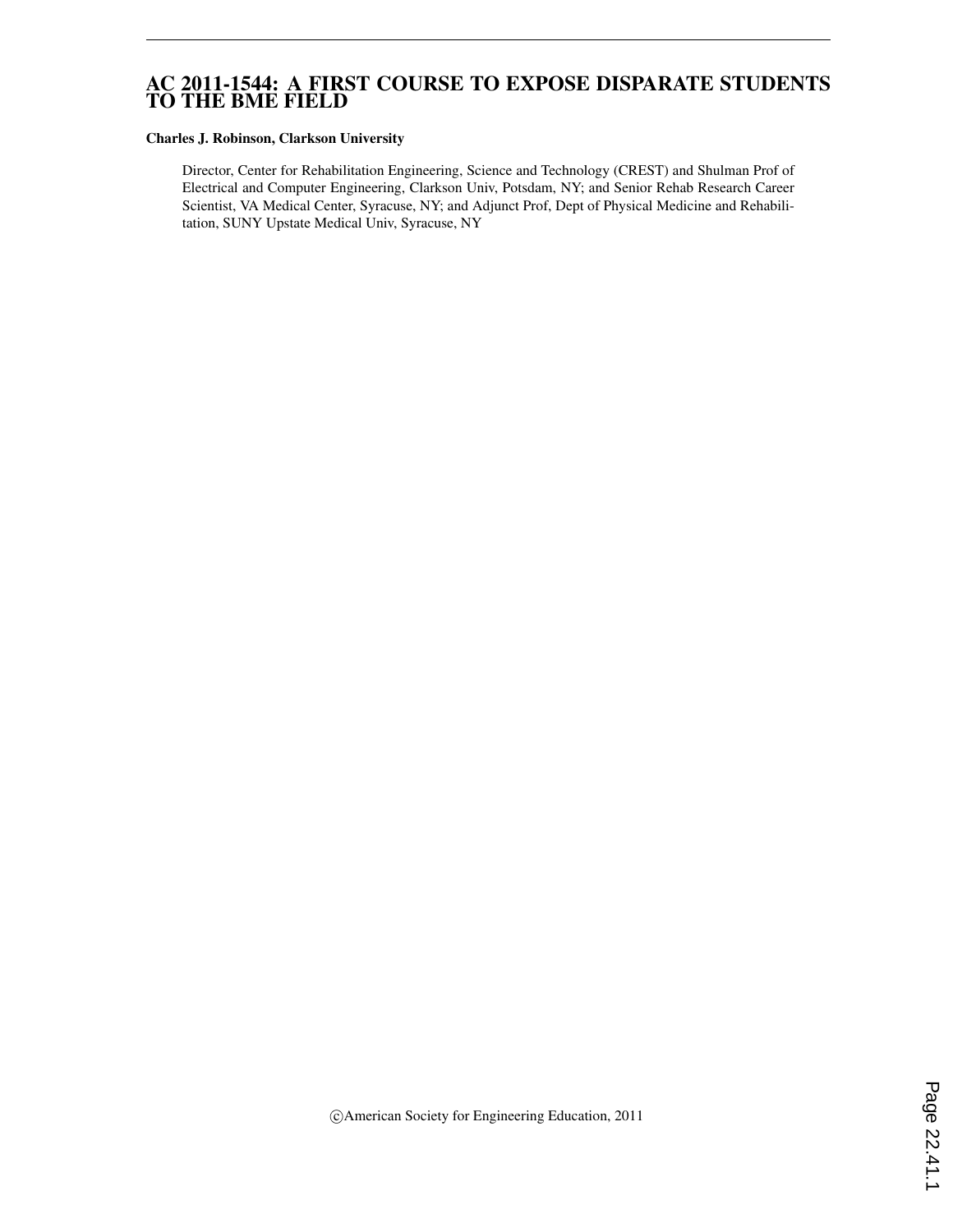# **A First Course to Expose Disparate Students to the BmE Field**

### **Abstract**

This paper describes a sophomore biomedical engineering course that provided a qualitative survey of Biomedical Engineering and introduced ethical considerations to a disparate group of students from various engineering, science and business backgrounds. It was made available as a Science, Technology and Society (STS) elective for engineering and non-engineering students at Clarkson University. As an STS course, it examined the technological bases of innovations in medical technology and analyzed economic and ethical issues surrounding them. No textbook was assigned, nor handouts normally provided. The quality of each student's note-taking was graded. Assessment of the course over the two years that it has been presented is discussed.

### **Background**

In our small but research-intensive university with a strong engineering college, establishing a formal BmE department is not now feasible. However, given its strong commitment to interdisciplinary learning, two complementary Minors in Biomedical Engineering (for engineering students) and in Biomedical Science and Technology (for Arts and Sciences and Business students) were established that share many courses. To help recruit for the minors, an introductory course was needed to grab the students' interest, especially of  $1<sup>st</sup>$ -semester sophomores but also students at other levels, for BmE. Given the disparate backgrounds and analytical skills of these students, such a course needed to be structured to provide enough engineering principles and examples to be of use to engineering majors, but not so esoteric as to be above the capabilities of other majors.

The course was also designed for our University's Common Experience requirement, for which students must select four courses that cover various Knowledge Areas, including a Science, Technology and Society (STS) area. STS courses must analyze relationships and conflicting cultural values among science, technology, and the health and welfare of humans.

This course examined the technological bases of important innovations in medical technology and analyzes the economic and ethical issues surrounding them. It analyzed advances in biomedical engineering that have impacted human health. The first lectures of a set give an overview of the scientific and engineering principles of a particular advance. The last lectures of a set considered the societal and political responses to that advance, with particular emphasis on ethical issues, and with considerable participatory discussion of selected cases. Advances to aid people with disability were especially covered.

### **Participants**

The sophomore BmE course (BR200) was taught in 2009, and additionally in 2010 when it was also designated as an STS course. There were no prerequisites for this course. Students were from engineering, business and bioscience majors, freshmen to seniors (See Table 1). This table illustrates the great disparity of engineering and science backgrounds that were in this introductory course. Sophomores and Juniors predominated, with more Juniors than Sophomores in 2010. In 2009, 78% of the class were engineering students. In 2010, it was 58%. The majority of engineering students in the class were from Mechanical and Aeronautical Engineering. Seventeen students were fulfilling a requirement for the BmE/ BmS&T minor. Seven Honors students were in the class. One high school student took the course for college credit (and who incidentally had the highest score on her term paper - 3 min slide presentation).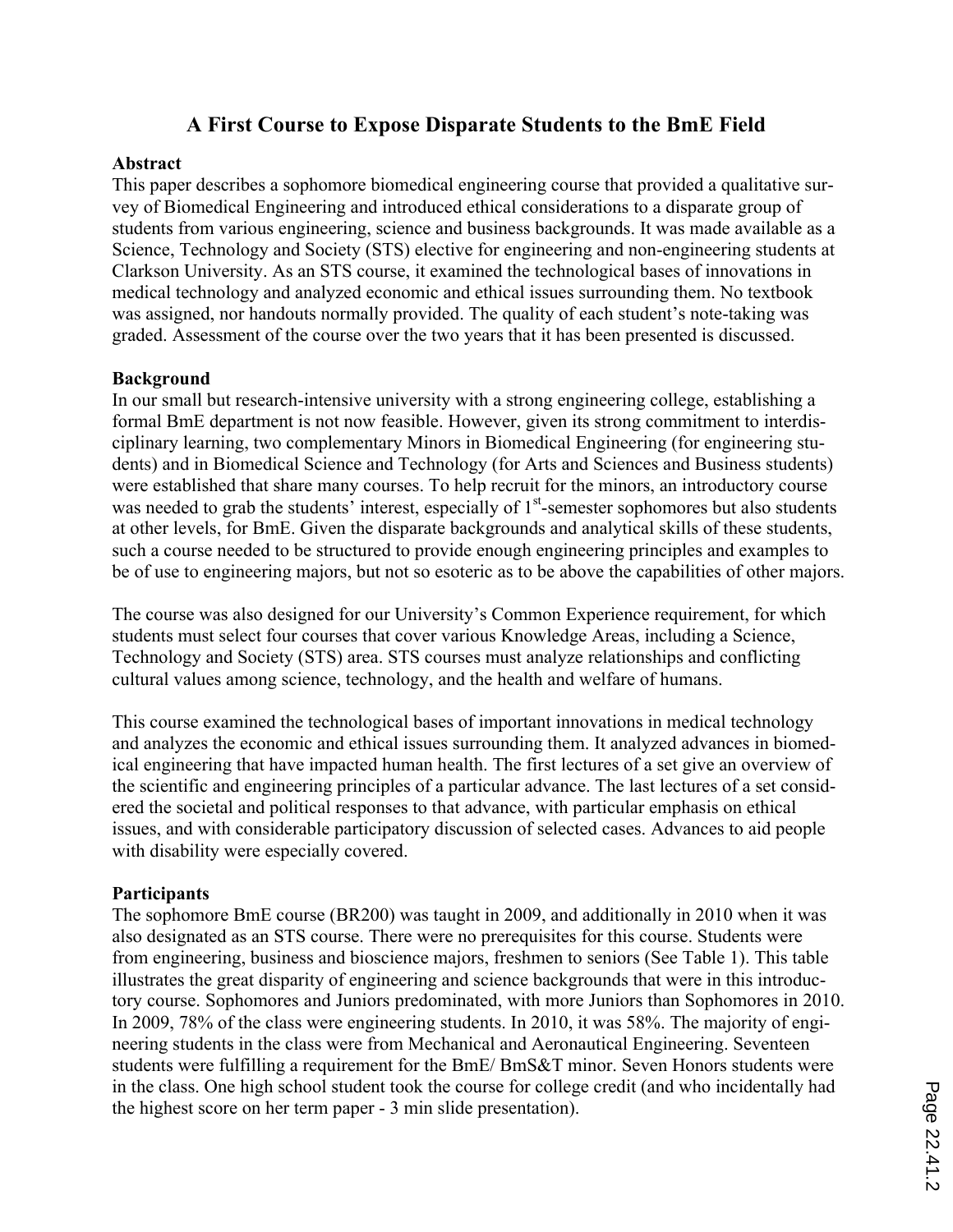# **Table 1: Demographics of Students in BR200**

| or BS&T minor before taking the class. |              |              |              |          |             |          |              |         |                         |      |              |      |              |          |             |          |              |              |            |
|----------------------------------------|--------------|--------------|--------------|----------|-------------|----------|--------------|---------|-------------------------|------|--------------|------|--------------|----------|-------------|----------|--------------|--------------|------------|
| 2009                                   | <b>Senio</b> | Junior       | Sophomore    | Freshman | High School | Exchange | Total        | Honors? | BmE/BmS&T?              | 2010 | Senior       | loin | Sophomore    | Freshman | High School | Exchange | Total        | Honors?      | BmE/BmS&T? |
| Biology                                |              | $\mathbf{2}$ | 1            |          |             |          | 3            |         |                         |      | $\mathbf{2}$ | 3    | 5            |          |             |          | 10           |              | 3          |
| Biomolecular Sci                       |              |              |              |          |             |          |              |         |                         |      |              |      | 3            |          |             |          | 3            |              |            |
| <b>Business School</b>                 |              | $\mathbf{2}$ |              |          |             |          | $\mathbf{2}$ |         | л                       |      | 1            | 1    |              |          |             | -        | 3            |              |            |
| Aero E/ Mech E                         | $\mathbf{2}$ | $\mathbf{2}$ | 6            |          |             |          | 10           |         | 3                       |      | $\mathbf{2}$ | 10   | 1            |          |             |          | 13           | 2            |            |
| Chem & BioMol E                        |              | 3            | $\mathbf{2}$ |          |             |          | 6            |         | $\overline{\mathbf{4}}$ |      |              | 4    | $\mathbf{2}$ |          |             |          | 6            | $\mathbf{2}$ |            |
| Civil E                                |              |              |              |          |             |          | $\bf{0}$     |         |                         |      | 1            |      | $\mathbf{2}$ |          |             |          | 3            |              |            |
| Electr E                               | $\mathbf{2}$ |              |              |          |             |          | 3            |         |                         |      | 3            |      |              |          |             |          | 3            |              |            |
| Univ/Engr Studies                      |              |              | $\mathbf{2}$ |          |             |          | $\mathbf{2}$ |         |                         |      |              |      |              |          |             | 1        | $\mathbf{2}$ |              |            |
|                                        | 4            | 10           | 12           |          | $\bf{0}$    | $\bf{0}$ | 27           |         | 10                      |      | 9            | 18   | 13           | 0        |             | 2        | 43           | 5            |            |

A matrix of class attendees by major (rows) and class year (columns) for Fall 2009 and 2010. Also noted are whether they were in the Honors program or had already signed up for the BmE

These demographics show that the majority of the students were not taking the class to fulfill the requirements of the BmE or BS&T minors, since only 10/27 (2009) and 7/43 (2010) had signed up for the minor before taking the class. Thus, an assessment criteria was how many chose these minors while or after taking the class. Six students did so in 2009 and 12 in 2010.

# **Stated Course Objectives**

As noted above, this course was approved as a Science, Technology and Society (STS) elective. This imposed certain requirements for the class. As stated in the University's objectives for an STS course, it must help students be able to: *1) Analyze relationships among science, technology, and the health and welfare of humans and sustainability of the environment; 2) Gain an awareness of information technologies and their impact on society, culture, business, and education; 3) Understand the social and contextual nature of scientific research and technological developments; 4) Analyze conflicting cultural values in scientific and technological research; and 5) Analyze critically the sources of information about science and technology*. As such the following statements were contained in the course syllabus given to each student:

**Course:** *This is a three-hour survey course whose aim is to give you a brief exposure to the biomedical and rehabilitation engineering field. As such, it is impossible for me to transmit any knowledge to you in detail. I hopefully will present you with a pretty good feel for the field, based on my 35 years of experience in it. To be fair, it also follows that assignments cannot have real depth. But they can be broad, and the can test the developing status of your engineering mind. The overview of necessity will not be comprehensive - rather an in depth look at each topic is left to other topical classes that you will take later in your academic career. In all cases we will try to integrate lectures and clinical findings. It is important that you always understand the clinical implications of what you learn. Finally all that we will talk about will have ethical considerations regarding the use and misuse of technology in medicine. You will need to be in class to be able to understand these subtle ethical dilemmas.*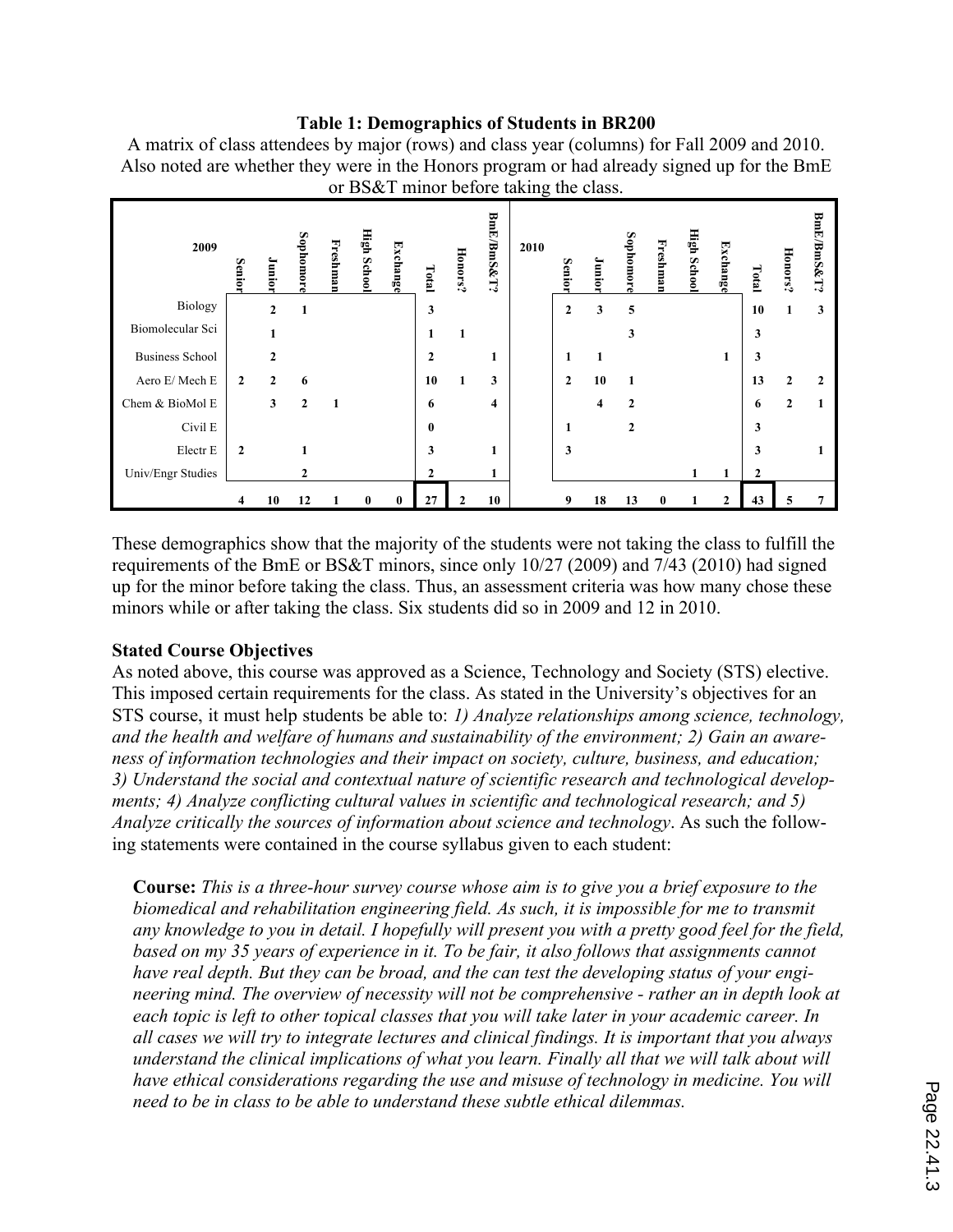*The educational objectives of this course are to prepare you with an oversight of the BmE field and an insight into its applications that will enable you to be productive in you chosen career. These include a knowledge of contemporary topics in medical science and technology, the role of biomedical engineers, and ethical considerations in health care technology.*

## **Style**

The instructor had taught a course similar to BR200 in other universities, and had undertaken a review of the various BmE textbooks that have been published. Good texts certainly abound, whether for medical instrumentation,<sup>1</sup> biomedical engineering,<sup>2</sup> biochemical engineering,<sup>3</sup> or biomaterials engineering.<sup>4</sup> But those focusing on surveying the entire BmE field, especially those edited from a collection of authors, were deemed to be uneven in treatment from topic to topic. None seemed to have the correct focus needed for our disparate and beginning students. None provided an excellent overview of the field while remaining easily understood by students of varying majors. So the question became "*What do we need to impart to our students to give them a very good introduction to the BmE field, to get them enthused about it, and to give them a lifelong skill to be able to partially understand what is written or said in the media today about BmE advances.*" The latter includes the many ethical decisions that are made every day. The course's structure evolved from these questions and from the lack of an appropriate textbook.

Without a course textbook, a typical solution might be for the instructor to prepare a slide presentation and an accompanying handout for every session. And this was indeed done for about  $1/4<sup>th</sup>$  of the class lectures each year, when a considerable amount of background didactic instruction needed to be presented before the ethics and other nuances of a topic could be discussed. Another  $1/4^{\text{th}}$  of the lectures consisted of a Socratic Q&A with the class, working it from simple to complex. One-fourth dealt with discussions of case studies, which were often a lead in or follow up to the Q&A sessions. The remainder of the instructional part of the class dealt with current media reports on BmE activities that followed the topic being discussed. Students were required to give a 3-slide, 3-min talk during the last week of the class, accompanied by a 4 or 5 page paper. The presentation and paper were to discuss and analyze one current interaction or research activity at the interface of engineering, medicine and ethics, while allowing students of differing majors to explore areas of BmE of interest to them.

Given that so much of the course depended on instructor-class interactions, where significant unscripted (but theme-driven) information was exchanged, the students were required to take notes in a bound laboratory notebook. A secondary goal of the notebook requirement was to encourage students to learn to take good notes. The quality and content of a student's note-taking for each lecture was graded every two or three weeks based on whether the essence of the lecture (i.e., its 3 to 6 main points) and enough supporting material (like graphs) were captured such that the notebook could serve as a later introductory reference. The students were informed that the final and the midterm would be open-notebook only, with questions would be taken from anything discussed in class or assigned as homework. The students were also required to put any homework assignments into the notebook, and each week also at least one current article from the press or online news that involved technology and medicine or health. When possible, a compilation of the aggregate notes taken by all students was made, and made available to the students after a test was taken.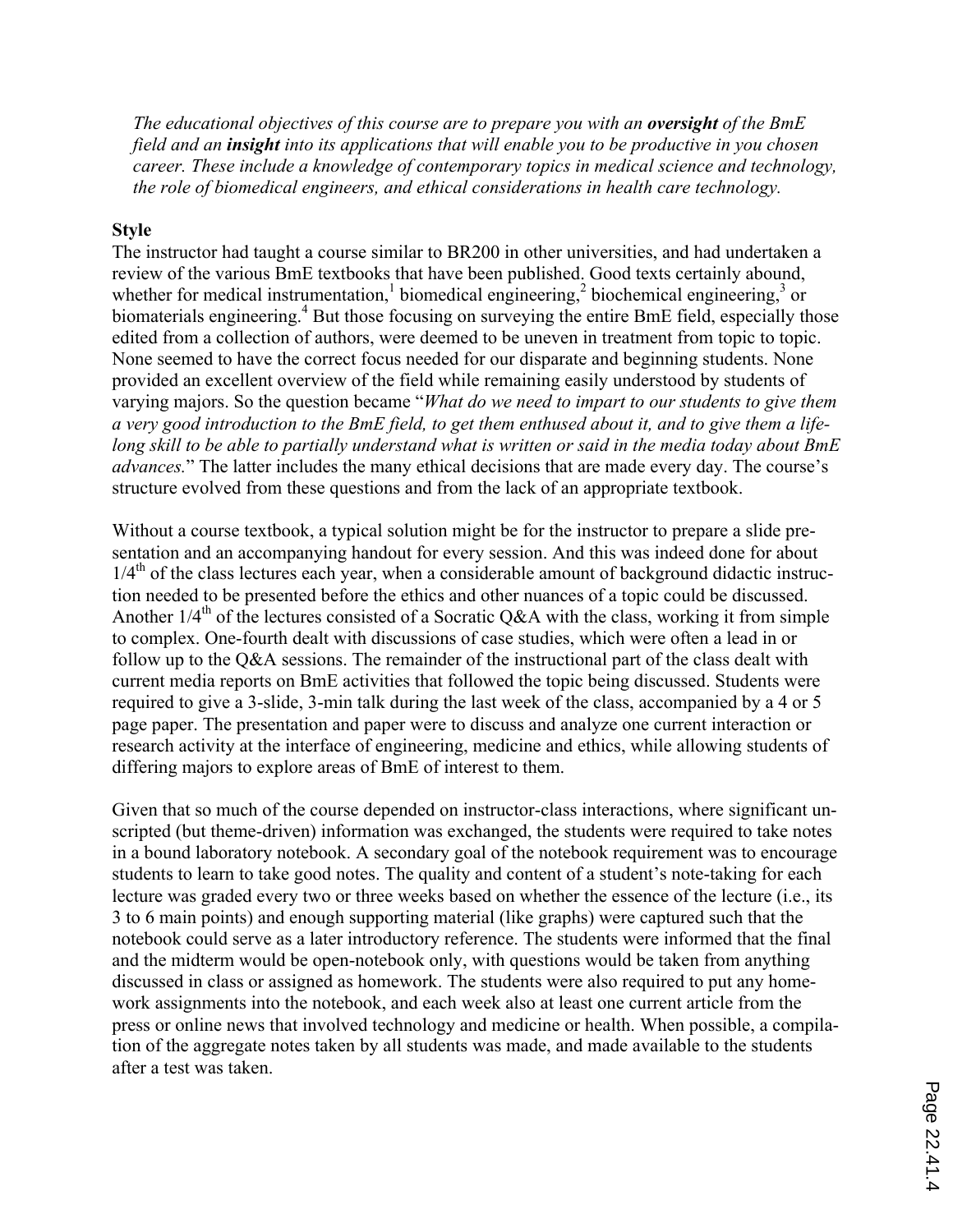# **Content**

Every three of four lectures had a main theme, and the class was structured to give the students a conversational knowledge of that theme, before any ethical issues could be discussed. A subtopic once initiated by the students was followed up by a white-board lecture on that topic, always focused within the main theme under discussion.

Many beginning undergraduate students today have a conversational knowledge about certain health care technologies, but most do not know much about the (bio)engineering behind them. As such each was asked in the initial class lecture to write a definition of biomedical engineering, bioengineering, biological engineering and medical engineering. From that, it was clear that many students lacked a precise understanding of biomedical engineering. Hence, one early Socratic class interaction revolved around having the class list various engineering, business and scientific fields, and then drawing out from them how each in turn contributed to medicine and health. In both years, students came up with over 12 engineering disciplines and 8 or so others, and over 100 different ways that these professions contributed. Then the names of various clinical disciplines were drawn out from the students, who then were prompted to name devices, techniques or business advances that aided that discipline or that they had seen or heard about. Again an impressive list was generated. Finally, they were asked to list devices or techniques used at various stages of life, in sickness, in rehabilitation and in a hospital setting (CCU, operating room, bedside). A formal lecture (with slides and handout) on health technology resources allocation (especially with respect to rehabilitation) was given based on Bronzino et al's book, 5 as this information was necessary for many of the ethical issues to be in the class.

As a further prelude to ethical discussions, each student was required as an assignment to successfully complete the web-based CITI *Protection of Human Subjects<sup>6</sup>* course early in the semester. A class session was devoted to this issue, with various technologically based scenarios discussed (e.g., the selection process when dialysis was first available and why justice was not served with that allocation model). This required that the class be given a brief introduction to what dialysis is, how it works, and how artificial dialysis is carried out was discussed from a chemical engineering viewpoint (i.e., a counter-current exchanger).

Brain functioning and the role of technology in the end-of-life debate were introduced early in the semester, especially the Quinlan, Shiavo and Cruzan cases, as were critical care interventions after neural trauma. An overview of the field of neurorehabilitation and its impressive advances in restoring a patient's quality of life also followed in this block. To prepare students for both of these discussions, introductory lectures on the nervous system were presented — enough to give the students some insight into how sensation and movement control are processed, and how trauma can disrupt the process. The world was described as a source of analog signals that are "digitized" by a neuronal analog to digital converter, with the brain's movement commands relayed out to the analog world by a D/A converter at the nerve-muscle junction. Thus the role of the dendrites as summers and axons as regenerating communication channels was covered in engineering terms. A system's schema was presented (sensation  $\rightarrow$  perception  $\rightarrow$  cognition  $\rightarrow$  volition  $\rightarrow$  action) with illustrations of how prosthetics and orthotics fit within that schema.

This led to the first class ethics discussion of technology resource allocation for three individuals brought to the emergency room with spinal cord injuries (SCI), one a C3 complete, one a T6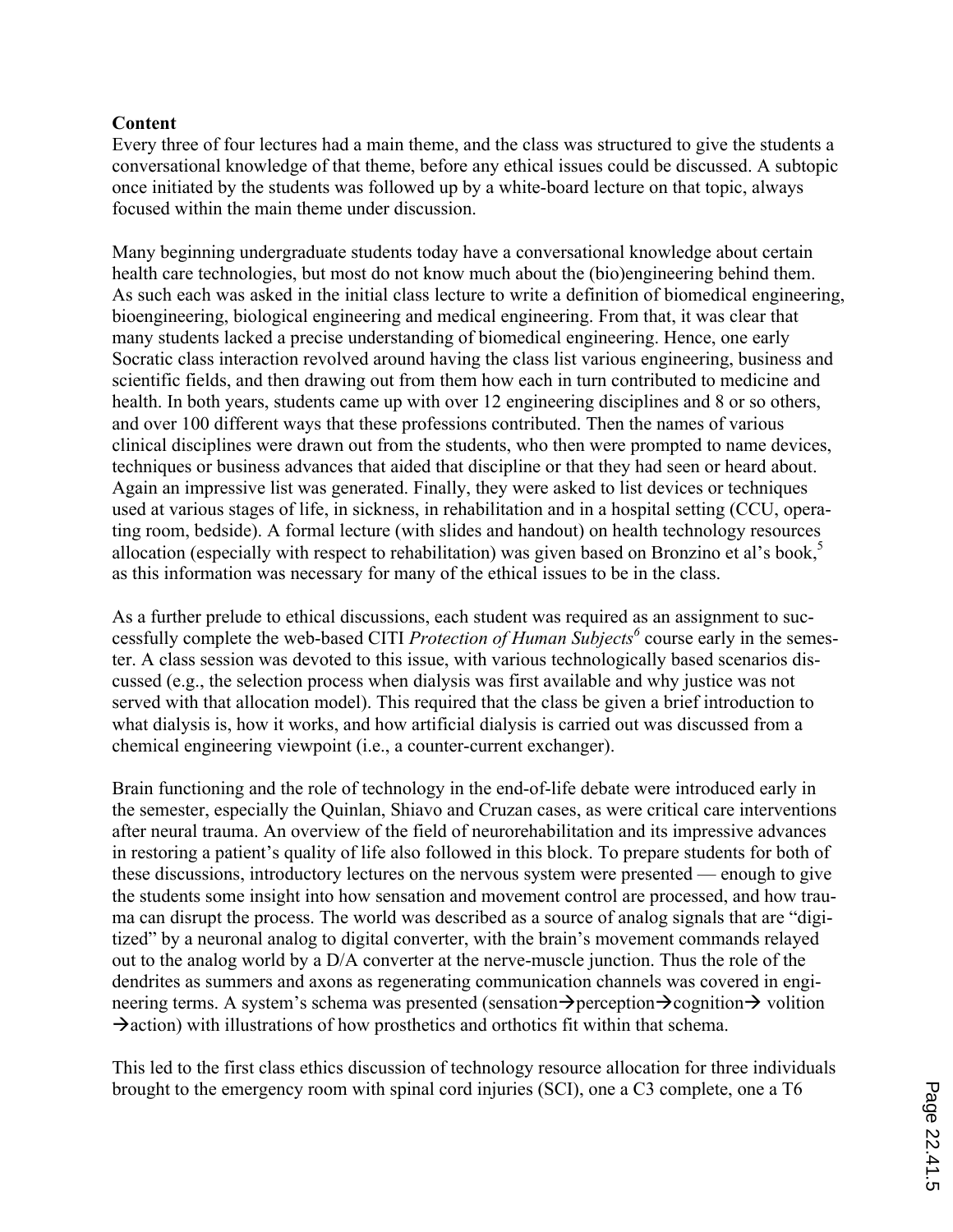complete, and one a C6 incomplete. The instructor gave a few scenarios (e.g.,  $C3 =$ drunk womanizing dad driving, C6= suffering religious wife, T6=addicted 17 y.o. son; and various other combinations). Each group of 4 to 6 students was asked to come up with their own scenario as to the players' histories and to brainstorm what it would cost to rehabilitate each. Given that estimate, they were told that the budget for acute and rehabilitative training and care was extremely limited, and were asked to allocate scare technology resources. They were all aware of responsibility of Justice — the need to treat everyone in the fairly — but had to wrestle with how to apply it in a triage situation. Each group reported out in class. Some really great scenarios were presented (kidnappings, etc.). For homework, each student individually was then assigned to seriously research what technology would be needed, develop cost estimates, and describe how (s)he would allocate the resources, and why. With rare exception, these reports were exceedingly well done. A few students weighed morality as an important consideration (e.g., addicted son gets the least).

A Socratic discussion of critical care technology was interspersed with an explanation of biopotentials (EKG, EMG, EEG), their sources and their clinical value. A lecture on the basis of and use of life-support and/or rehabilitation technology in end-of-life situations followed. This then led to a presentation on three seminal legal cases involving the use of technology in sustaining life (Shiavo, Cruzan, Quinlan). For homework, the students picked one of these cases upon which to elaborate, with a special focus on the role that technology played in the dilemma.

How and why cochlear implants work were covered in a formal lecture (with notes) given by another faculty member at our university with expertise in that area. In the next lecture, he got the class involved in a discussion of the deaf community's view of sign language as their native language, using video and published articles, and the feeling of some in that community that cochlear implants deprived them of that birthright. The students got an appreciation that even though a technology might work well some or most of the time, there are often non-technical factors that limit adoption. Similarly, the body's circulatory system and the role of hemoglobin as the transport agent of oxygen in were presented, followed by a discussion of some religions' prohibition of blood transfusion. Students learned that even though a concept might prove technically feasible, it still could face acceptance problems.

Didactic lectures covering ionizing and non-ionizing imaging, and diagnostic and therapeutic radiation were given, with scientific (physics) explanations for X-rays, PET, CT, MRI, and ultrasound (including Doppler) at an appropriate level for the class. Math models were alluded to where applicable, but not developed any further. Given that background, the class then tackled the recently changed recommendations for the frequency and initial age for mammograms. The concepts of resolution, dose, risk, incidence, prevalence and safety were brought forward. For balance, issues of prostate cancer screening were discussed in the same context. The final ethical issue in this series dealt with reports of X-ray, CT and therapeutic radiation device calibration errors that led to serious harm and even death. For homework, students picked one of these topics (mammogram, prostrate screening, calibration errors) for further research and elaboration, and personal opinion and reflection.

Topics in rehabilitation engineering and assistive technology were covered in a lecture, followed by another lecture showing day-to-day applications of this technology in a caregiver setting. As an assignment, students were given a multi-page survey instrument to be performed in a home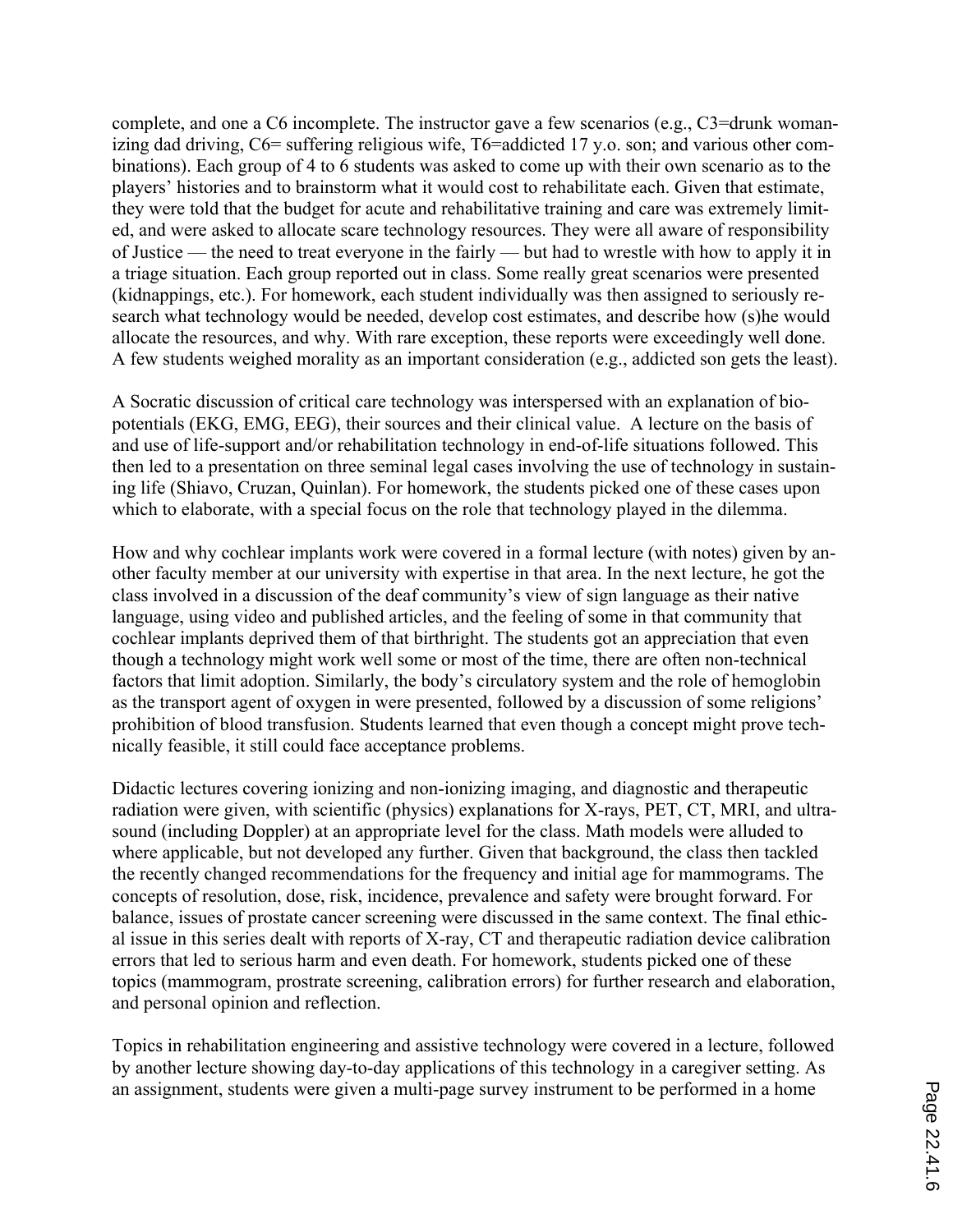setting to gauge the totality of assistive technology needs, and asked to apply this survey over their home break to one of their frail or disabled relatives. They were to write up a report on their recommendations for appropriate technology (and its cost) that would improve the quality of life of the unnamed individual assessed. Futuristic concepts like Brain-Computer-Interfacing (BCI) were presented in another lecture, along with a discussion of possible ethical issues with such technologies. Videos of tremor control in Parkinson's Disease were shown, leading to the introduction of a model of the basal ganglia – cortical control loop of movement as an example of what computational neuroscience can do. A guest lecturer covered limb prosthetics. He assigned an ethical homework question: *Should all veteran amputees (regardless of age and cause of amputation) be given a prosthesis?*

### **Assessment**

Assessment of class outcome was made through exam questions and a term paper requiring synthesis of engineering and ethical issues, a university survey form, by written evaluation of met and unmet expectations, likes and dislikes, and suggestions for improvement, and finally by how many take the minor. Overall, students were enthusiastic about the class, about being required to take good notes in lieu of buying a textbook, and about how ethics were integrated into engineering decisions. For our students, the approach that this course took has served to provide an overview of the biomedical and rehabilitation engineering fields. This paper noted before that 18 additional students signed up for the BmE or BS&T minors while or after taking this class. Since the majority of the class were sophomores or juniors, no post-graduation data are available as of yet as to what careers they ultimately will embark upon. The one high school student in the class will be going to the Albany College of Pharmacy. No data are available regarding whether lifelong-learning skills were enhanced, although a number of students continue to occasionally email the instructor links to interesting bioengineering articles that they have read in the popular press or on the web.

For a formal assessment of a course and its instructor, the university uses a 20-question survey. Both the course and the instructor were rated above the school and university norms. Via a separate instrument, the instructor requested unsigned essay answers to the following questions: *"Did the course meet your expectations?" "What did you like about the course?" What did you dislike about the course?" And "What are your suggestions for improvement?"* An administrative secretary compiled the handwritten replies into a database, with answers collated by question. The instructor received the blinded complied set of responses, and grouped together similar comments. One thing to note for this class was that it was offered 8 - 9:15 AM, Tuesday and Thursday. Although about one-fourth of the students complained about the 8 AM class time in Dislikes, absenteeism was always  $\leq 10\%$ , except for 20% for the Tuesday before Thanksgiving.

Approximately one-third of the students each in 2009 and 2010 reacted negatively to the number of class periods that did not use a formal slide presentation. While a few reacted negatively to the fact that there was no textbook for the class, most liked the idea of taking notes. One 2009 participant commented: "*I liked that the course sort of took its own direction and everyday in class was opened ended and we learned about whatever there was to learn that day. It kept the class from being boring and each class did not have the same information over again from the class before it, like some courses are. I liked that we got to use notebooks on the test, especially since once we get a job we will have access to the tools we need to get our work done. The world is*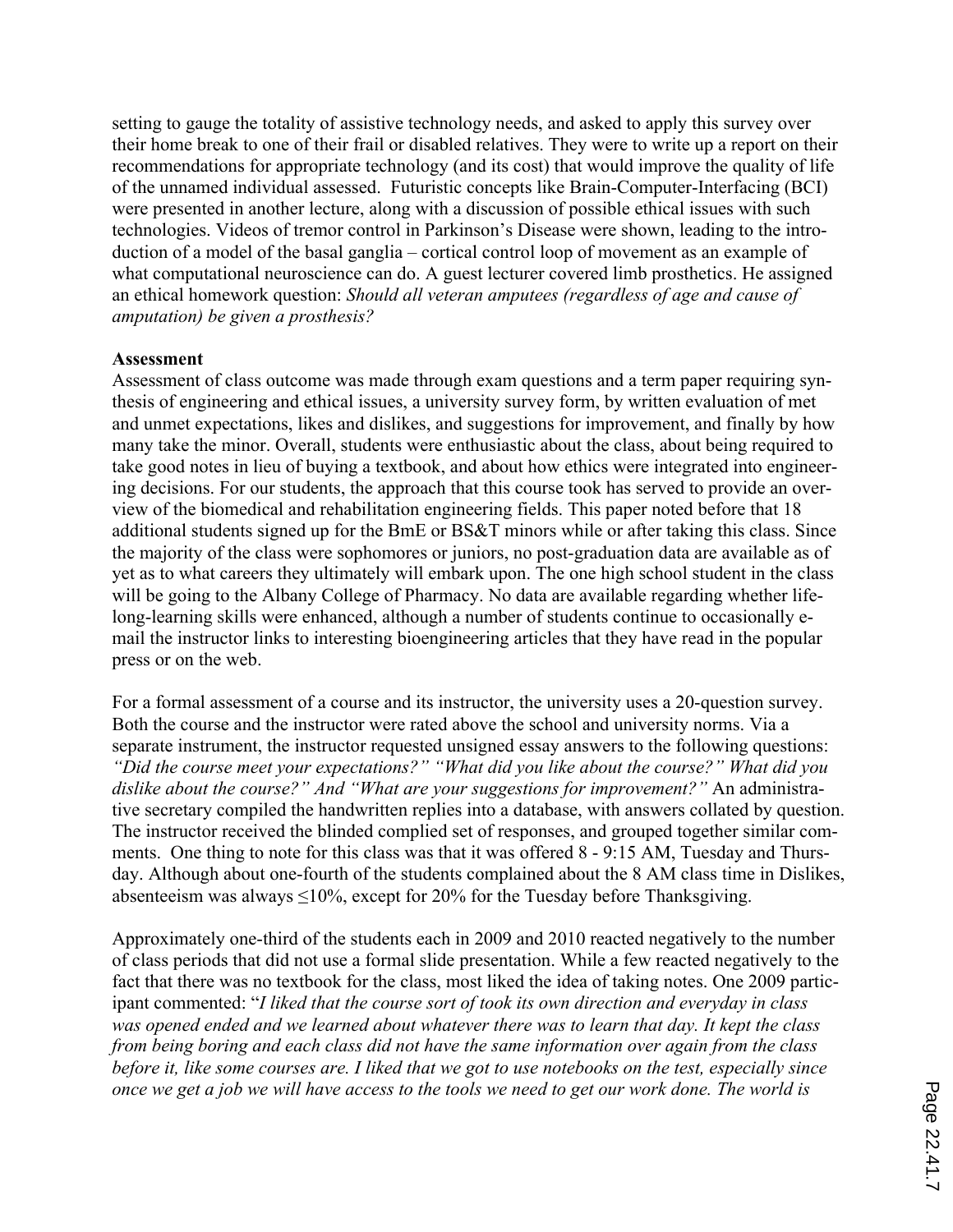*never "closed notebook" especially now with the internet."* And another: "*The broad range of topics, the amount of information, the fact that we didn't have to by a \$200 textbook, the articles we had to fine, the note-taking requirement and all of the papers."* And a third: *"I really enjoyed the in class discussions about the newspaper article topics that were brought in to share. The topics were relevant to today's or future issues within the biomedical field. …"* And finally: *"I liked that we would begin class explaining how a technology worked, studying the science behind it. After we got at least a grasp on how the technology worked we would talk about its real life applications, and any issues that have followed. The class was not intimidating engineering concepts being thrown at us over and over again. It was very well explained and was immediately put in context. Understanding how the science works is important, but understanding how we use it is equally as important and I feel this is overlooked in many other classes."* The inclusion of ethical considerations brought the following comment: "*The thing I liked most about this class was its discussion of medical ethics. I feel that this information was extremely valuable to all those studying biomedical and rehabilitation engineering. I also liked how patients' case studies were examined and was very useful to lean medical terminology used in the medical profession."* These feelings were echoed in the 2010 written comments.

Of the 14 respondents in 2009 who addressed the "meet expectations?" question, 11/14 answered in the affirmative. Two others felt that there was not enough engineering information presented, and one felt that there was too much of an EE slant. Of the 27 respondents in 2010, 23 also said "*Yes,"* and 10 added strong endorsements. Three others were unhappy that one or more specific topic in the syllabus was not covered (one specifically mentioned human genetics) or again had an EE slant. One last respondent said; *"The class was not what I expected, but that's a good thing. I went into this class thinking that I was getting way over my head, and was doomed to fail. Now I find myself thinking of it as one of my favorite classes."*

The instructor had some concerns about how the notebook requirement would be accepted. It turned out to be an oft-mentioned "like" about the course: " *I liked the notebook system; it really strengthened the learning environment and gave a good reason to come to class every day. I also enjoyed the 8:00 AM time slot because it got me up and around early on Tuesdays and Thursdays."* And another: *"It was interesting and I liked when we did activities that got the class involved in the lecture. I liked how the notebooks were used as the textbook; I also liked how it was very easy to pay attention in this class even though it was very early. The homework assignments were interesting."* A "dislike" of 4 students in 2009 was that the instructor did not write clearly enough on the white board during the myriad of extemporaneous discussions that occurred in the class. The instructor made a conscious effort to correct this deficiency in 2010, but still 6/43 students then had difficulties in that regard. The ability to expand didactically on topics raised contemporaneously during class is an essential part of this course, and the use of the white board is the most effective way to do it. The instructor remains reminded of the need to write large and legibly in class.

The course can also be assessed relative to the University's written requirements for a STS course. When judged against them, this course did help each student

- *1. Analyze* [well] *relationships among… technology and the health and welfare of humans;*
- *2. Gain a*n *awareness of* [medical] *information technologies and their impact on society…* [by discussing risks and benefits of electronic medical records and personal health records]*;*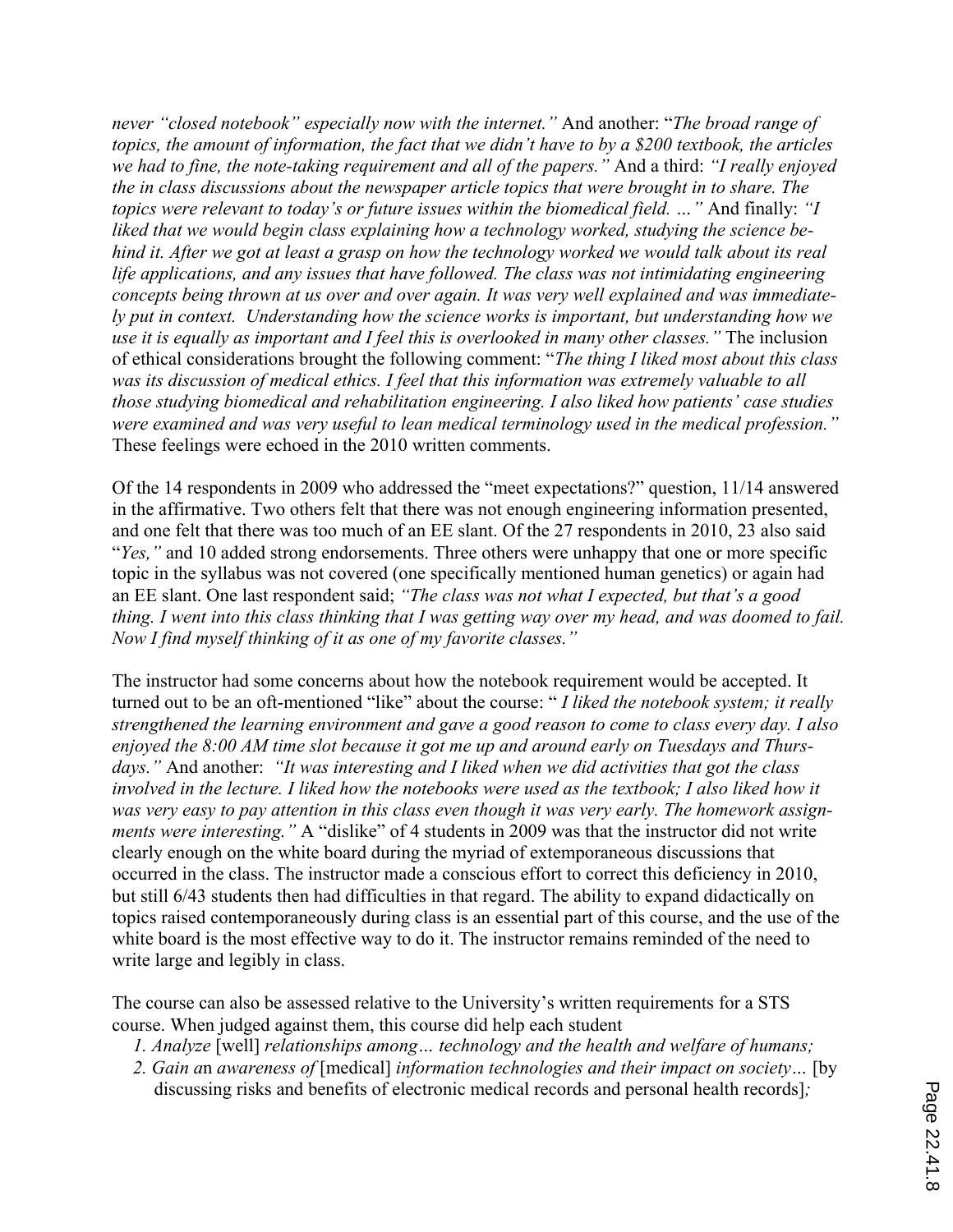- *3) Understand the social and contextual nature of … technological developments* [through the ethical discussions held throughout the semester]*;*
- *4) Analyze conflicting cultural values in … technological research* [via a discussion of current Human Research Protection Policies and past misuses, and end-of-life scenarios]*; and*
- *5) Analyze critically the sources of information about science and technology* [through each student's weekly clipping of articles of BmE interest, and their discussion in class].

The final "assessment" was how well every student integrated bioengineering concepts and ethical considerations into the final paper that they wrote for the class. It could be written on any topic, but the elements were to include a BmE advance or use, a medical or health application, and ethical considerations if appropriate. These three elements were equally weighed in grading. A great majority of both classes [39/43 in 2010, 27/27 in 2009] were able to synthesize together these three elements in a well-written, cohesive discussion. There is hope for engineers (and others) as writers!

## **Discussion**

A major premise behind the offering of this course as an STS elective was that it might be the first and possibly the last formal academic exposure of a disparate group of students to the biomedical engineering field. So, to make for a good introduction, the course had to cover a representative range of topics, energize its students, and promote in them a life-long appreciation of the field. Introducing bio-ethical considerations helped internalize the course content for the students, as well as helped to satisfy the objectives for an STS course. An important distinction is that the course was not *per se* a bioethics course.

The broad content of the course required that the instructor synthesize inputs from a variety of sources that included bioengineering textbooks,<sup>1-4</sup> textbooks and reference works on bioethics in general<sup>7-9</sup> and on ethics and emerging technologies,  $5,7,10-13$  books and presentations on rehabilitation attitudes and ethics,<sup>14-16</sup> and finally reports by others on bioengineering ethics and STS education.17-19 This material was further augmented by discussions of articles gleaned from the press (e.g., NY Times weekly Science section) and internet by the students and the instructor.

The assessment by the students indicated that the mix of didactic, Socratic, current events and case-based learning techniques was an appropriate way to introduce the biomedical engineering field to beginning engineering and non-engineering students. The students were energized, participated in class discussions, and did well on assignments and presentations that required them to combine BmE and ethical considerations.

# **Conclusion**

The purpose of this conference presentation has been to describe a sophomore biomedical engineering course that provided a qualitative survey of BmE and introduced ethical considerations to a disparate group of students from various engineering, science and business backgrounds. The teaching approach taken led to nearly full attendance for almost every 8 AM lecture. The class served as a fitting introduction to BmE to beginning engineering and other students, and hopefully will encouraged students to continue with BmE classes and potentially into BmE careers.